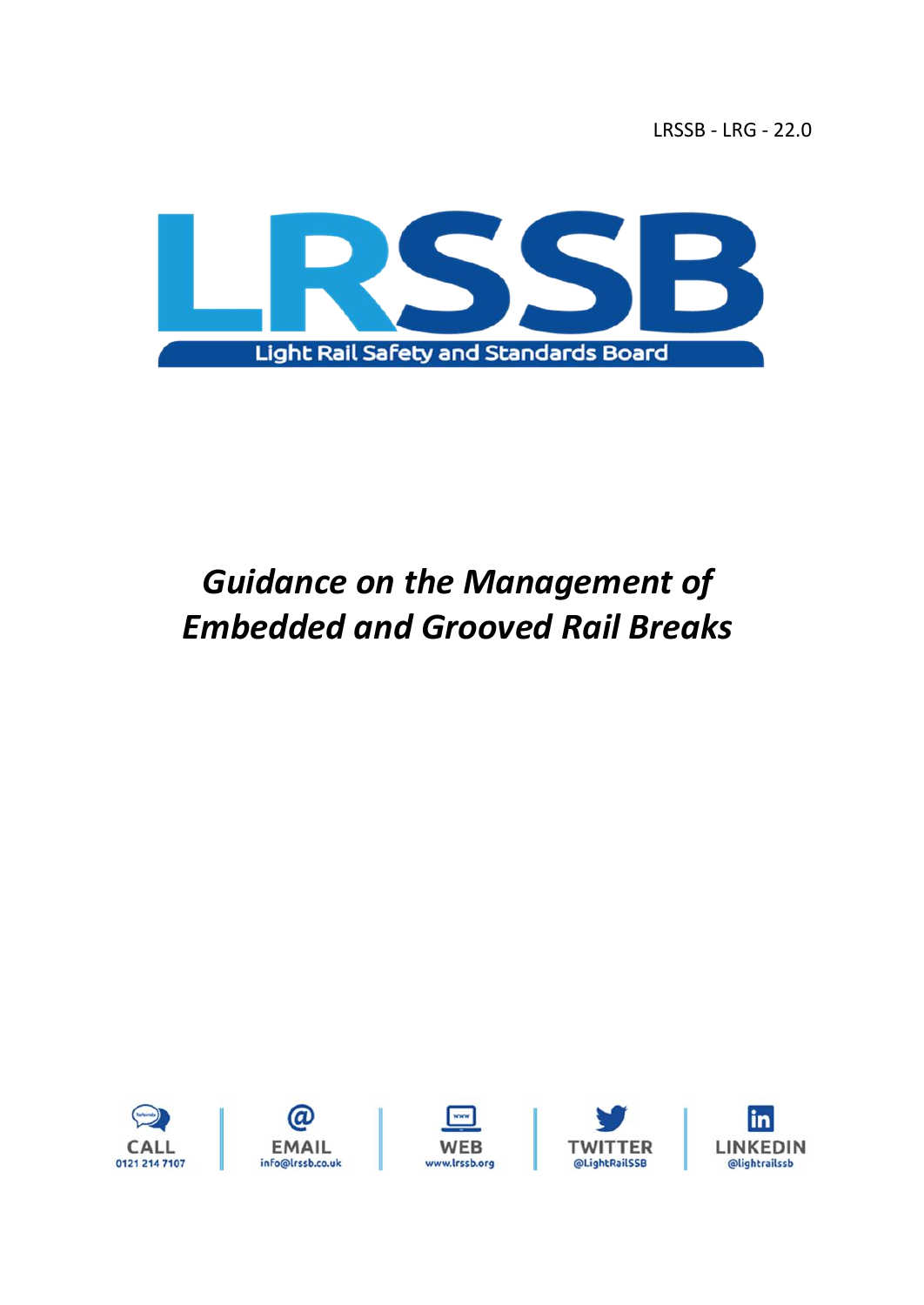

<u> Tanzania (h. 1888).</u>

 $\mathcal{L}_{\rm{max}}$ 

### **GUIDANCE ON THE MANAGEMENT OF EMBEDDED AND GROOVED RAIL BREAKS**

| <b>LRSSB - LRG - 22.0</b> |            |  |
|---------------------------|------------|--|
| Issue                     |            |  |
| Revision                  | n          |  |
| Date                      | 06/01/2022 |  |
| Page                      | 1 of 16    |  |

| <b>TITLE:</b>                                                                                                                                                                                                                                                                                                                                                                                                                                                                                                                                                                                                                |                  | <b>GUIDANCE ON THE MANAGEMENT OF EMBEDDED AND GROOVED RAIL BREAKS</b> |                     |                                                                                                                                                     |              |                            |                                                                                |  |
|------------------------------------------------------------------------------------------------------------------------------------------------------------------------------------------------------------------------------------------------------------------------------------------------------------------------------------------------------------------------------------------------------------------------------------------------------------------------------------------------------------------------------------------------------------------------------------------------------------------------------|------------------|-----------------------------------------------------------------------|---------------------|-----------------------------------------------------------------------------------------------------------------------------------------------------|--------------|----------------------------|--------------------------------------------------------------------------------|--|
| <b>REF:</b>                                                                                                                                                                                                                                                                                                                                                                                                                                                                                                                                                                                                                  |                  | <b>LRG 22.0</b>                                                       |                     |                                                                                                                                                     |              | <b>STATUS:</b>             | <b>FINAL</b>                                                                   |  |
| <b>ISSUE:</b>                                                                                                                                                                                                                                                                                                                                                                                                                                                                                                                                                                                                                | 01               | <b>REVISION:</b>                                                      |                     | 00                                                                                                                                                  | <b>DATE:</b> |                            | 06/01/2022                                                                     |  |
| <b>DEPT:</b>                                                                                                                                                                                                                                                                                                                                                                                                                                                                                                                                                                                                                 |                  | <b>LRSSB Safety Assurance</b>                                         |                     |                                                                                                                                                     |              | <b>REVIEW DUE:</b>         | 06/01/2023                                                                     |  |
| <b>DOCUMENT OWNER:</b>                                                                                                                                                                                                                                                                                                                                                                                                                                                                                                                                                                                                       |                  |                                                                       |                     |                                                                                                                                                     |              | <b>DISTRIBUTION:</b>       |                                                                                |  |
| <b>LRSSB</b>                                                                                                                                                                                                                                                                                                                                                                                                                                                                                                                                                                                                                 |                  |                                                                       |                     |                                                                                                                                                     |              | <b>ALL UK TRAMWAYS</b>     |                                                                                |  |
| <b>DESCRIPTION:</b>                                                                                                                                                                                                                                                                                                                                                                                                                                                                                                                                                                                                          |                  |                                                                       |                     |                                                                                                                                                     |              |                            |                                                                                |  |
| BREAKS WHILST MAINTAINING OPERATION OF A LIGHT RAIL SYSTEM.                                                                                                                                                                                                                                                                                                                                                                                                                                                                                                                                                                  |                  |                                                                       |                     |                                                                                                                                                     |              |                            | THIS DOCUMENT PROVIDES GUIDANCE ON THE MANAGEMENT OF EMBEDDED AND GROOVED RAIL |  |
| <b>PREPARED BY:</b>                                                                                                                                                                                                                                                                                                                                                                                                                                                                                                                                                                                                          |                  |                                                                       | <b>REVIEWED BY:</b> |                                                                                                                                                     |              |                            | <b>AUTHORISED BY:</b>                                                          |  |
| Craig O'Brien                                                                                                                                                                                                                                                                                                                                                                                                                                                                                                                                                                                                                |                  |                                                                       | Mark Ashmore        |                                                                                                                                                     |              |                            | Carl Williams                                                                  |  |
| <b>LRSSB</b>                                                                                                                                                                                                                                                                                                                                                                                                                                                                                                                                                                                                                 |                  |                                                                       | <b>LRSSB</b>        |                                                                                                                                                     |              |                            | <b>Chief Executive Officer LRSSB</b>                                           |  |
| <b>SOURCE / RELATED DOCUMENTS:</b>                                                                                                                                                                                                                                                                                                                                                                                                                                                                                                                                                                                           |                  |                                                                       |                     |                                                                                                                                                     |              |                            |                                                                                |  |
| LRG 1.0 Tramway Principles and Guidance (TPG) (LRSSB)<br>Report_90_3A_issue_1: Determination of Tramway Wheel and Rail Profiles to Minimise Derailment (ORR)<br>Report_90_3B_issue_1: A Good Practice Guide for Managing the Wheel-Rail Interface of Light Rail and Tramway Systems<br>(ORR)<br>RT/CE/S/O57 Issue 4: Rail Failure Handbook (Network Rail)<br>BS EN 16771:2016: Railway Applications Infrastructure Aluminothermic Welding of Grooved Rails<br>FE/04/14: A survey of UK tram and light railway systems relating to the wheel-rail interface (Health and Safety Laboratory)<br>RSSB Taking Safe Decisions 2019 |                  |                                                                       |                     |                                                                                                                                                     |              |                            |                                                                                |  |
| <b>RELATED LEGISLATION:</b><br><b>RELATED TRAINING COURSES:</b>                                                                                                                                                                                                                                                                                                                                                                                                                                                                                                                                                              |                  |                                                                       |                     |                                                                                                                                                     |              |                            |                                                                                |  |
| <b>Understanding Derailments</b>                                                                                                                                                                                                                                                                                                                                                                                                                                                                                                                                                                                             |                  |                                                                       |                     | Health and Safety at Work Act etc. 1974<br>The Railways and Other Guided Transport Systems (Safety)<br>Regulations (ROGS) 2006<br>Highways Act 1980 |              |                            |                                                                                |  |
| <b>CHANGE NOTES:</b>                                                                                                                                                                                                                                                                                                                                                                                                                                                                                                                                                                                                         |                  |                                                                       |                     |                                                                                                                                                     |              |                            |                                                                                |  |
| Date of<br><b>Issue</b>                                                                                                                                                                                                                                                                                                                                                                                                                                                                                                                                                                                                      | <b>Issue No.</b> | <b>Revision</b><br>No.                                                | <b>Reviewer</b>     |                                                                                                                                                     |              | <b>Details of Revision</b> |                                                                                |  |
|                                                                                                                                                                                                                                                                                                                                                                                                                                                                                                                                                                                                                              |                  |                                                                       |                     |                                                                                                                                                     |              |                            |                                                                                |  |
|                                                                                                                                                                                                                                                                                                                                                                                                                                                                                                                                                                                                                              |                  |                                                                       |                     |                                                                                                                                                     |              |                            |                                                                                |  |
|                                                                                                                                                                                                                                                                                                                                                                                                                                                                                                                                                                                                                              |                  |                                                                       |                     |                                                                                                                                                     |              |                            |                                                                                |  |
| <b>UNCONTROLLED WHEN PRINTED</b>                                                                                                                                                                                                                                                                                                                                                                                                                                                                                                                                                                                             |                  |                                                                       |                     |                                                                                                                                                     |              |                            |                                                                                |  |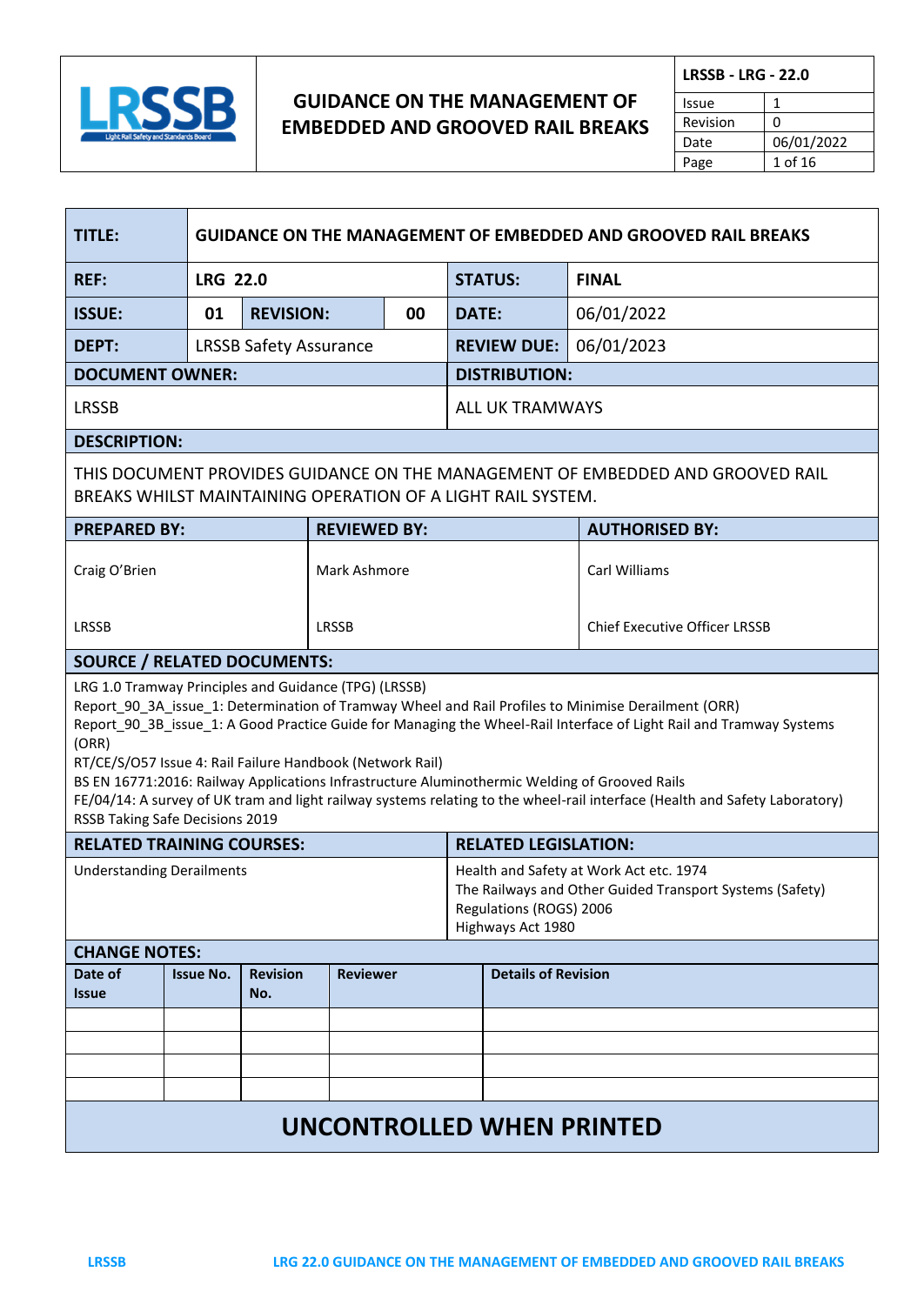

| <b>LRSSB - LRG - 22.0</b> |            |
|---------------------------|------------|
| Issue                     |            |
| Revision                  | ŋ          |
| Date                      | 06/01/2022 |
| Page                      | 2 of 16    |

# **LRSSB**

## **DOCUMENT CODE: LRG 22.0**

# **GUIDANCE ON THE MANAGEMENT OF EMBEDDED AND GROOVED RAIL BREAKS**

### **CONTENTS**

| 1. | <b>Introduction</b>      |
|----|--------------------------|
| 2. | <b>Scope</b>             |
| 3. | <b>Immediate Actions</b> |
|    |                          |

| <b>Secondary Actions</b> |  |
|--------------------------|--|
|                          |  |

### **Appendices**

| <b>Appendix 1</b> | <b>Broken Rail Report Form</b> |
|-------------------|--------------------------------|
| <b>Appendix 2</b> | <b>Technical Guidance</b>      |

### **Tables**

| Table A | <b>Terms</b>                                       |
|---------|----------------------------------------------------|
| Table B | <b>Abbreviations</b>                               |
|         | Table App 2.1 Rail Break Conditions and Actions    |
|         | Table App 2.2 Speed Restrictions and Other Actions |

### **Figures**

**Figure App 2.1 Complete Rail Break Figure App 2.2 Partial Rail Break**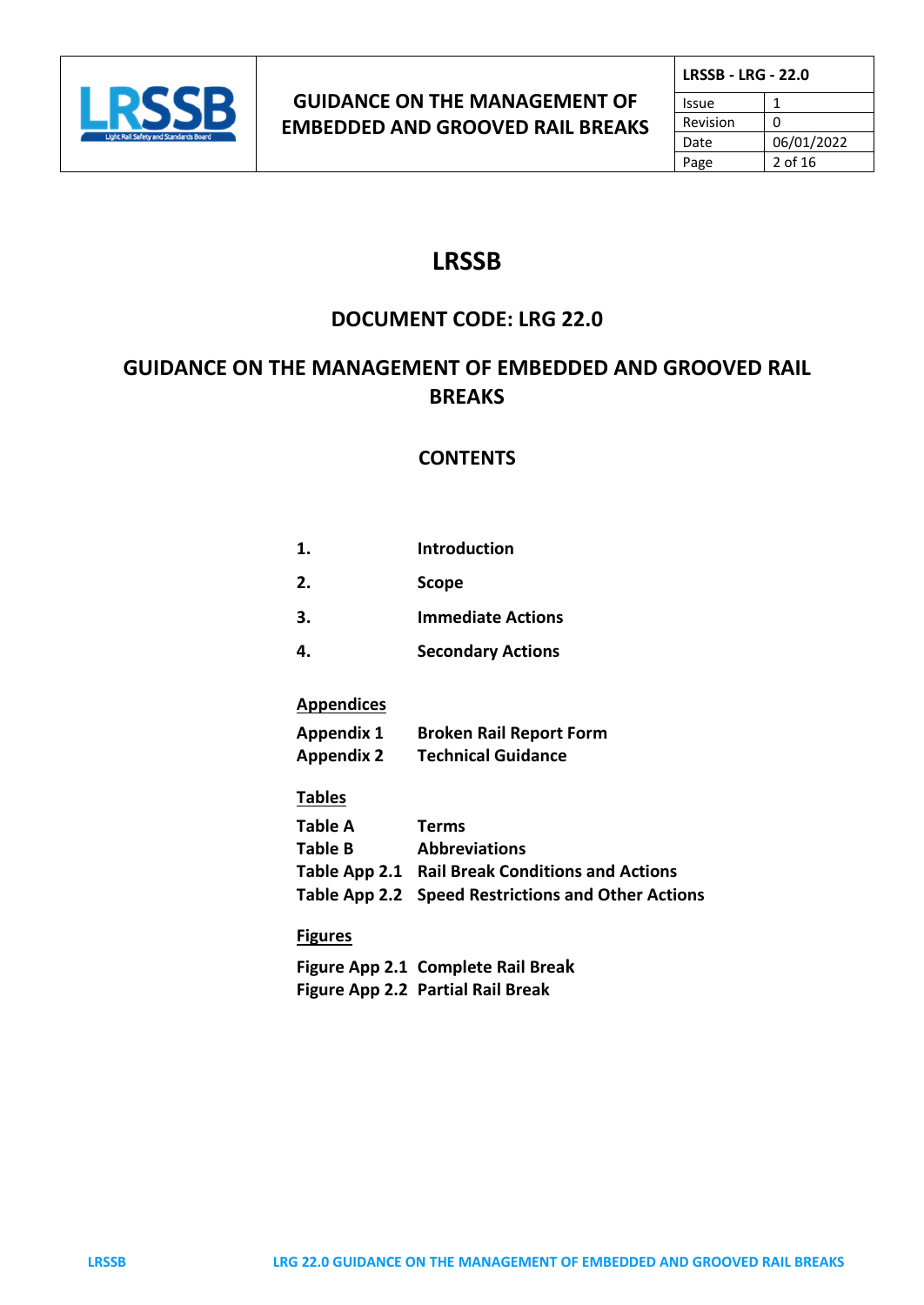

| <b>LRSSB - LRG - 22.0</b> |            |  |
|---------------------------|------------|--|
| Issue                     |            |  |
| Revision                  | ŋ          |  |
| Date                      | 06/01/2022 |  |
| Page                      | 3 of 16    |  |

### **TERMS AND ABBREVIATIONS**

### **Table A – Terms**

| <b>Term</b>                       | <b>Definition</b>                                                                                                                                                                             |
|-----------------------------------|-----------------------------------------------------------------------------------------------------------------------------------------------------------------------------------------------|
| Approved and Competent<br>Person  | A person who has been approved by the Light Rail system as sufficiently<br>qualified to undertake certain prescribed safety critical tasks.                                                   |
| <b>Non-Conformance Report</b>     | A report of nonconformity which is the failure to meet one or more of the<br>existing requirements.                                                                                           |
| <b>Operational Control Centre</b> | The part of the system that authorises and controls the operation of and<br>provision of services on the Light Rail system (also known as Route Control,<br>Network Control, System Control). |

#### **Table B – Abbreviations**

| <b>Term</b>  | <b>Definition</b>                      |
|--------------|----------------------------------------|
| <b>ESR</b>   | <b>Emergency Speed Restriction</b>     |
| <b>CWR</b>   | <b>Continuously Welded Rail</b>        |
| <b>GCR</b>   | Gauge Corner Restoration               |
| <b>HAZ</b>   | <b>Heat Affected Zone</b>              |
| <b>Kph</b>   | Kilometres per hour                    |
| <b>LRSSB</b> | Light Rail Safety and Standards Board  |
| Mm           | Millimetres                            |
| <b>Mph</b>   | Miles per hour                         |
| N/A          | Not applicable                         |
| <b>NDT</b>   | Non Destructive Testing                |
| <b>OCC</b>   | <b>Operational Control Centre</b>      |
| <b>ORR</b>   | Office of Road and Rail                |
| <b>RSSB</b>  | Rail Safety and Standards Board        |
| S&C          | <b>Switches and Crossings</b>          |
| <b>TPG</b>   | <b>Tramway Principles and Guidance</b> |
| <b>TSR</b>   | <b>Temporary Speed Restriction</b>     |
| <b>UK</b>    | United Kingdom                         |
| UT           | <b>Ultrasonic Testing</b>              |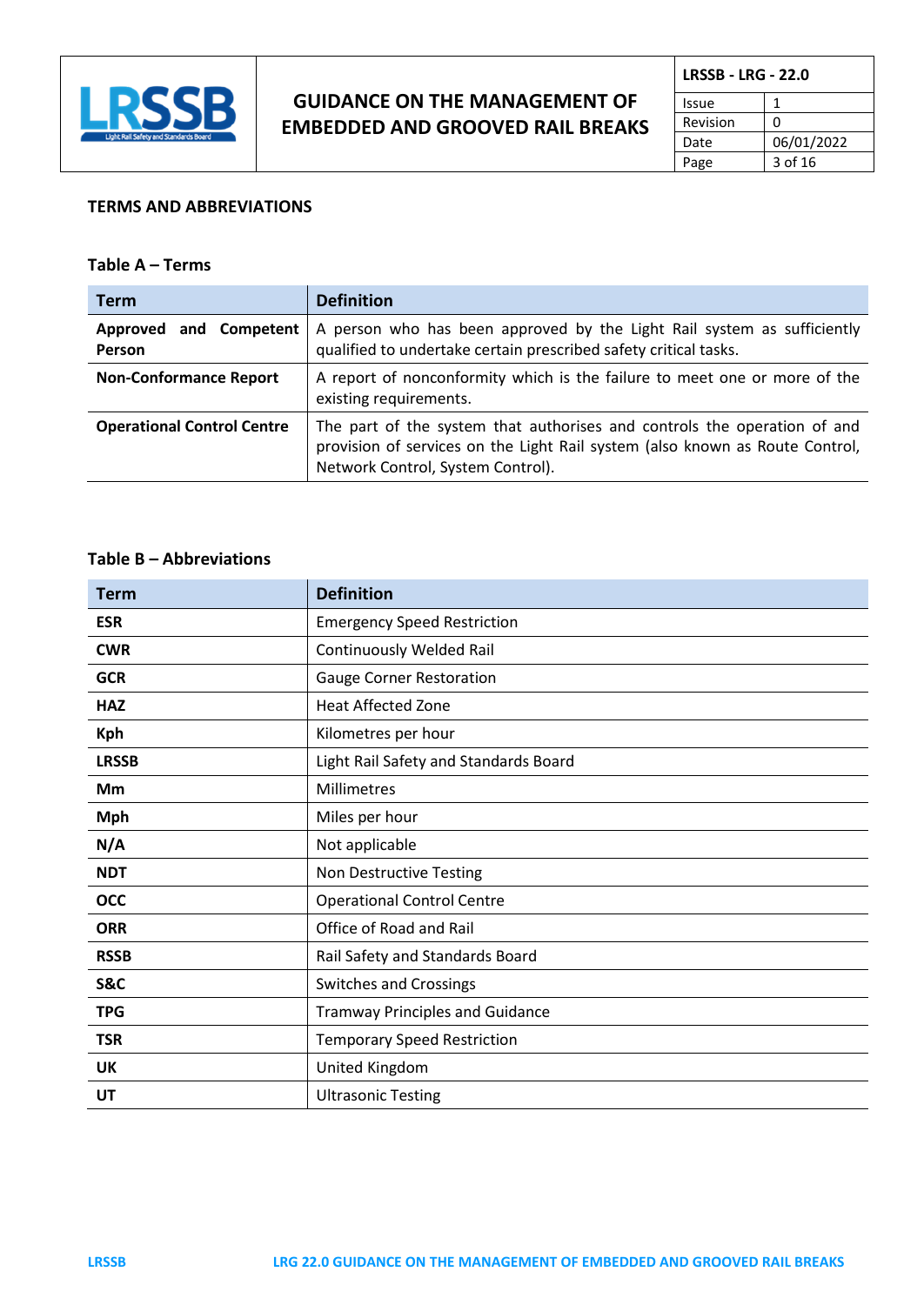

| <b>LRSSB - LRG - 22.0</b> |            |  |
|---------------------------|------------|--|
| Issue                     |            |  |
| Revision                  | n          |  |
| Date                      | 06/01/2022 |  |
| Page                      | 4 of 16    |  |

### **1. Introduction**

- 1.1. This guidance supports the high level principles set out in LRG 1.0 Tramway Principles and Guidance (TPG) published by the Light Rail Safety and Standards Board (LRSSB).
- 1.2. This document provides high level guidance for the management of rail breaks in embedded or grooved rail for those delegated this responsibility in relation to UK Light Rail (Tramways) systems based on 'line-of-sight' operations only. As with all guidance, this document is not prescriptive and is intended to give advice not to set a mandatory industry standard, and it is based upon goal setting principles as best practice. Much of this guidance is based on the experience and best practice gained from existing UK Tramways and from published documents.
- 1.3. This guidance is not intended to be applied retrospectively to existing tramways. However, owners and operators should consider and assess any implementation of this guidance and / or any subsequent revision, to ensure continual improvement, so far as is reasonably practicable.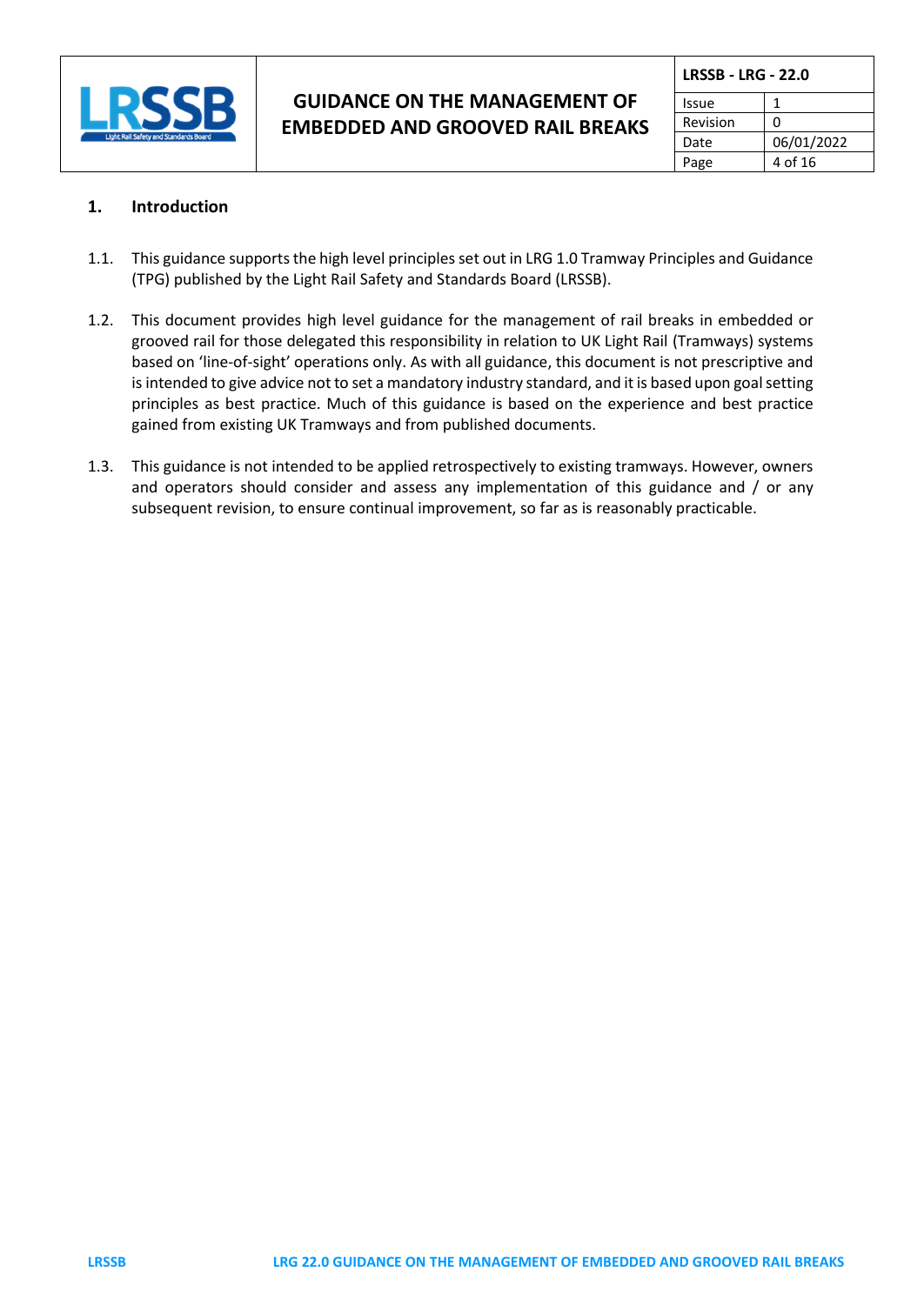

|  | <b>LRSSB - LRG - 22.0</b> |            |  |
|--|---------------------------|------------|--|
|  | Issue                     |            |  |
|  | Revision                  | n          |  |
|  | Date                      | 06/01/2022 |  |
|  | Page                      | 5 of 16    |  |

### **2. Scope**

- 2.1. The majority of routes of Light Rail systems in the UK will include sections that run through urban areas using embedded or grooved rail. Of these, it is likely that some will be on existing highways and shared with other road users.
- 2.2. Historic data demonstrates that over time rails have the potential to break due to wear, latent defects, poor maintenance and / or environmental factors etc.
- 2.3. Due to the nature of some rail breaks, it is not always possible to make the required repairs or to replace rail immediately, and therefore sufficient mitigation measures need to be put in place to protect against further damage (to track and rolling stock) and / or injury to members of the public, passengers, and staff.
- 2.4. Some of the standard Heavy Rail guidance related to "plain line" or "ballasted" rail are not applicable in embedded sections of track.
- 2.5. This guidance outlines a standard method for assessing and safely managing breaks in embedded and grooved rail until such time as the rail can be replaced or repaired. It provides guidance on the minimum actions required to be undertaken to allow a service to resume safely in the intervening period if possible. It includes both immediate actions that would be expected to be taken upon the discovery of a rail break and also secondary actions once the immediate actions have been undertaken.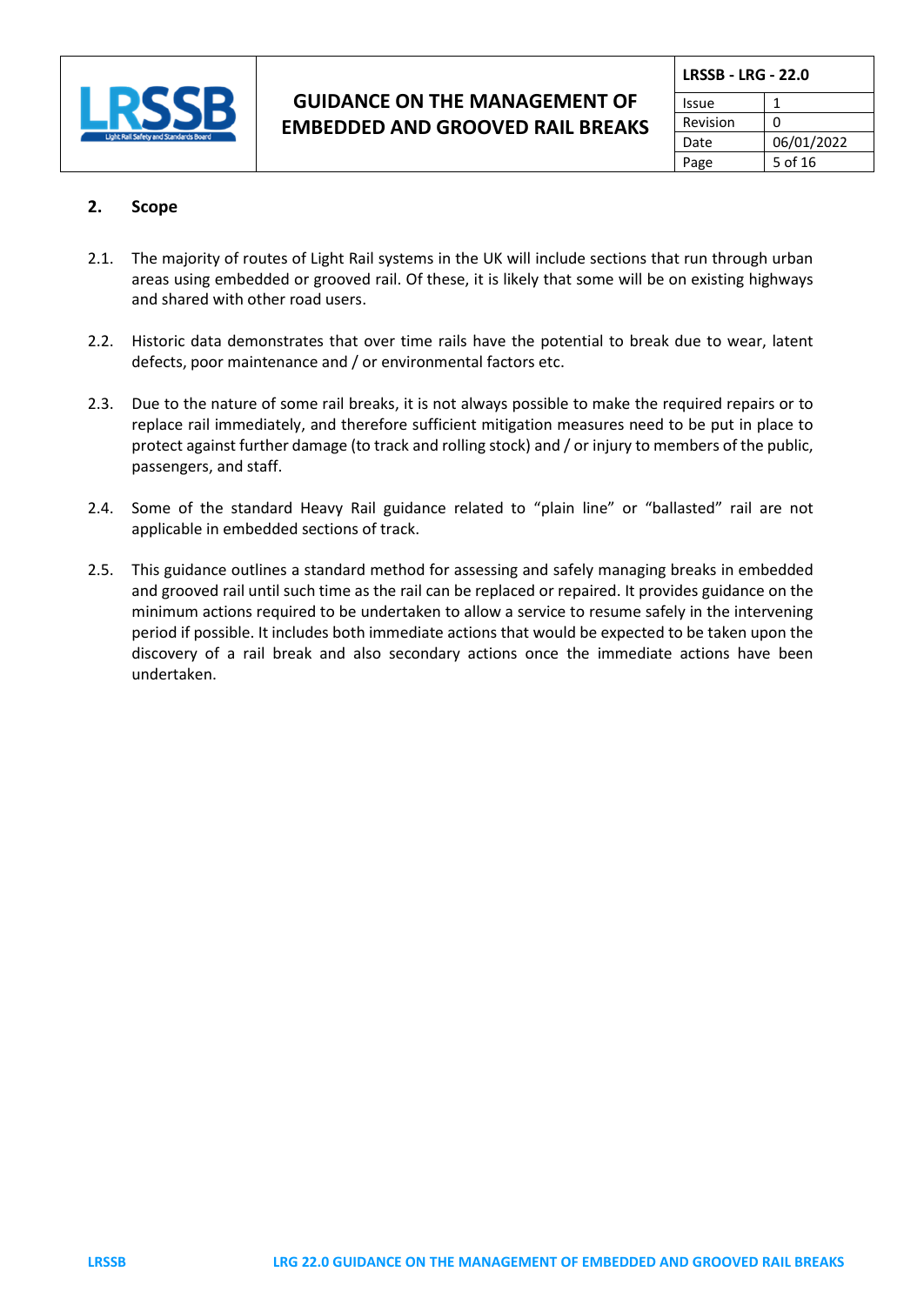

| <b>LRSSB - LRG - 22.0</b> |            |  |  |  |
|---------------------------|------------|--|--|--|
| Issue                     |            |  |  |  |
| Revision                  | O          |  |  |  |
| Date                      | 06/01/2022 |  |  |  |
| Page                      | 6 of 16    |  |  |  |

#### **3. Immediate Actions**

- 3.1. Any incidence of a suspected broken rail must immediately be reported to the Light Rail system's Operational Control Centre (OCC). The location of the break must be clearly recorded using the appropriate recognised organisational method (pole location, asset number, chainage, mileage etc.) and direction of traffic. The details of the reported rail break must then be communicated by the OCC to the organisation's responsible party or parties.
- 3.2. Details of the rail break must be entered on the Light Rail system's Asset Management System and / or incident log.
- 3.3. If the person reporting the break suspects that a section of the rail might be missing or has been dislodged (even if they are uncertain), then tram services should be suspended immediately until such time that an approved and competent person can fully assess any defect and the risk it poses.
- 3.4. If the person discovering or reporting the rail break is not sufficiently approved and competent to assess any suspected defect, then an approved and competent person within the Light Rail system must be informed immediately. Where possible, the person discovering the rail break should provide photographs of the defect to the OCC and / or to the approved and competent person.
- 3.5. If the person reporting the defect is a member of public and where it is safe to do so, a member of staff who is sufficiently qualified should be assigned to inspect the site and report the situation to OCC before any vehicles are permitted to traverse the area of the suspected rail break. This could, for example, be the driver of the next tram.
- 3.6. Until such time as an approved and competent person can attend the OCC may, based on the information provided, determine that either:
	- Service vehicles must not continue to operate over the reported rail break, or
	- Vehicles can continue to operate over the reported rail break until such time that the approved and competent person is in attendance and has advised on the suitable mitigation measures that should be put in place to enable operations to continue. Such mitigation measures may include setting an Emergency Speed Restriction (ESR) or stationing a watchman etc.
- 3.7. Once on site, the approved and competent person should examine the rail break and record all relevant details available at the time, for example, using a form such as the example Broken Rail Report Form in Appendix 1.
- 3.8. While attempting to inspect and assess the defect, it must be noted that the return path could be compromised, particularly on end-fed sections of single line. This could result in, for example, an increase in resistivity or even dangerous touch potential on the rail and tram body.
- 3.9. The competent person should attempt to determine the nature and severity of the defect, advise of the immediate actions to be taken and document these actions. These measures must be communicated to OCC who will inform the relevant parties of the decisions taken.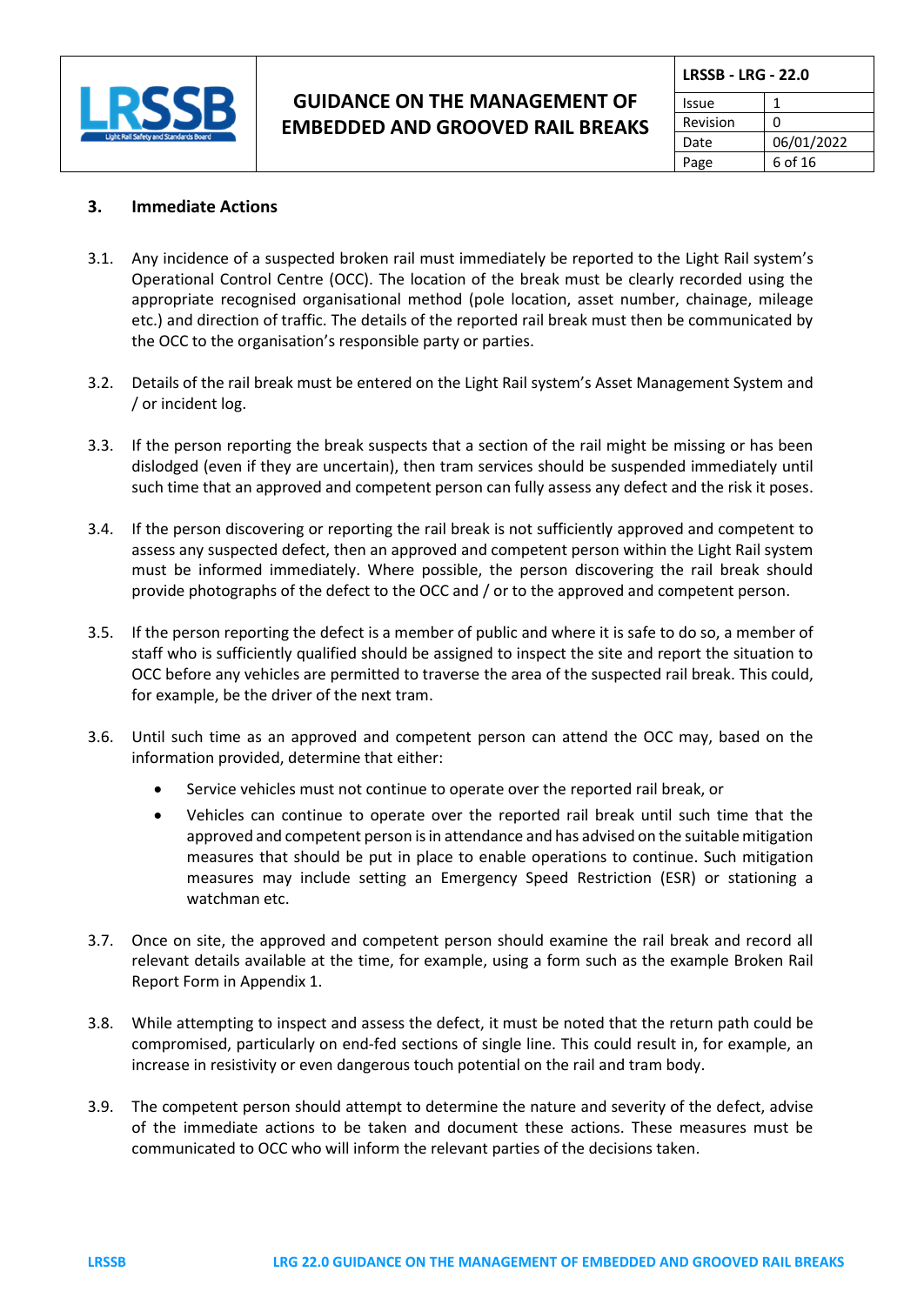

| <b>LRSSB - LRG - 22.0</b> |            |  |  |
|---------------------------|------------|--|--|
| Issue                     |            |  |  |
| Revision                  | ŋ          |  |  |
| Date                      | 06/01/2022 |  |  |
| Page                      | 7 of 16    |  |  |

- 3.10. In circumstances where, after assessment, it is considered that the defect is such that vehicles can continue to operate over the reported rail break with suitable mitigation measures in place, these mitigation measures should only be removed after careful consideration where it has been justified, documented and risk assessed by the approved and competent person(s).
- 3.11. In respect to any ESRs, before any changes are made to lift or raise these measures, they should be documented and agreed by the Light Rail system's stated responsible individual(s) as identified by the Duty Holder. In these circumstances, it is recommended that where possible, the RSSB process of "taking safe decisions"<sup>1</sup> or a similar approach be completed, and the documentation produced. In addition, any such defect or break should be risk assessed on a site by site basis, and should be used to:
	- a) Authorise the lifting or raising of the ESR by the OCC, and
	- b) Record the decisions made and the subsequent actions to be taken.
- 3.12. If the defect is discovered during non-service hours, the actions in this guidance should still be followed to ensure that any mitigation is in place before the resumption of services.
- 3.13. Appendix 2 of this guidance offers some additional technical information and guidance on the nature of embedded rail breaks and mitigation measures.

<sup>1</sup> <https://www.rssb.co.uk/en/safety-and-health/guidance-and-good-practice/taking-safe-decisions>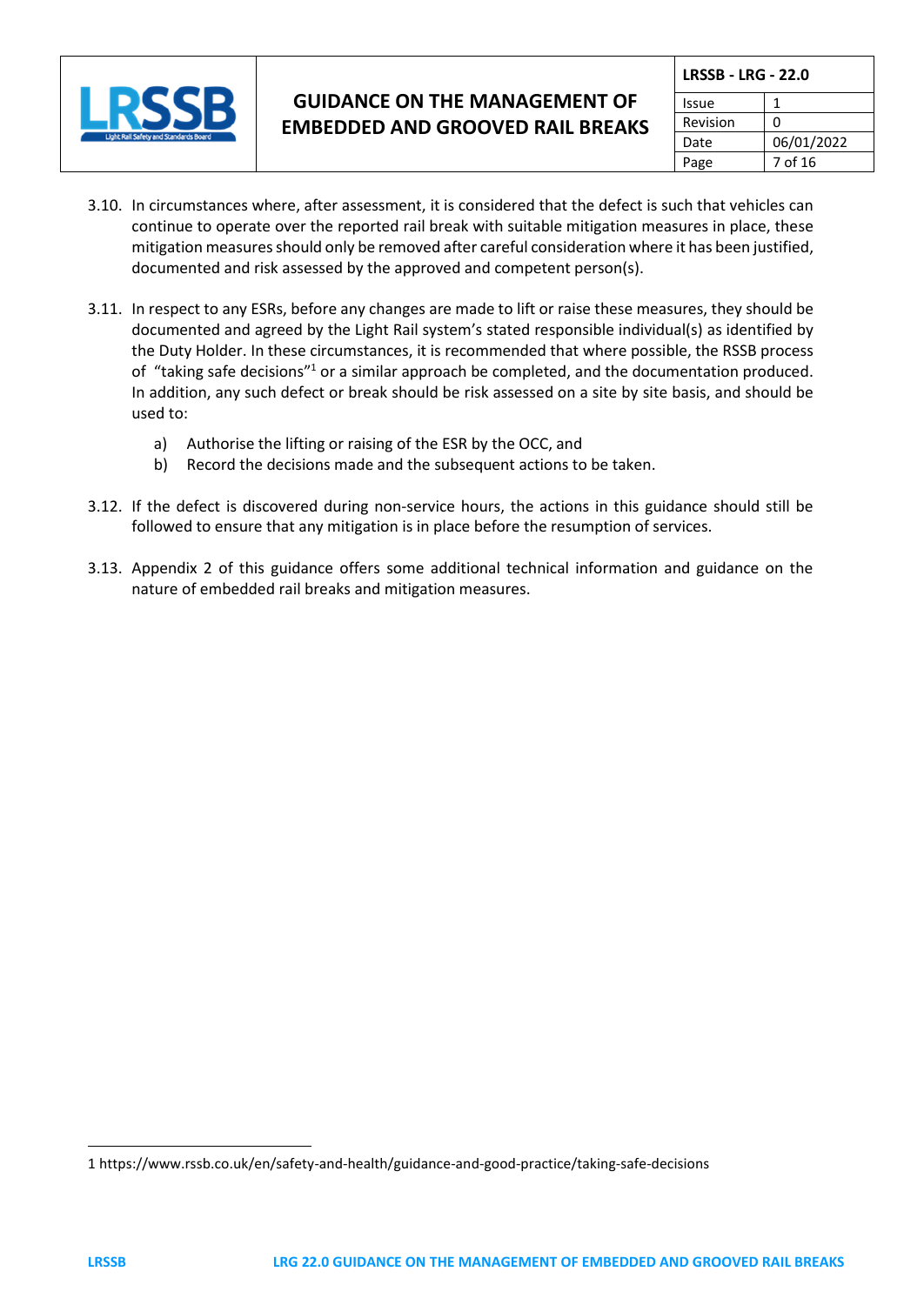

| <b>LRSSB - LRG - 22.0</b> |            |  |  |
|---------------------------|------------|--|--|
| Issue                     |            |  |  |
| Revision                  | n          |  |  |
| Date                      | 06/01/2022 |  |  |
| Page                      | 8 of 16    |  |  |

### **4. Secondary Actions**

- 4.1. Once the full assessment has been carried out by the approved and competent person, a Temporary Speed Restriction (TSR) should be carefully considered if appropriate, based on the criteria in Table App 2.1 of Appendix 2. This would be in place until the break has been replaced. All decisions taken should be fully justified and documented.
- 4.2. At the earliest opportunity, all relevant parties (for example, the Safety Manager, Engineering Manager, and Operations Manager etc.) should meet at the site of the rail break to carry out a risk assessment to identify any further risks, and to determine any additional actions with timescales for completion. This meeting along with any additional risks identified and actions required, and their timescales should be documented, ideally within the organisational Asset Management System where possible. It is recommended that a specific file should be created in each instance, and all associated documentation be stored within this, and updated as required to act as a central repository for ongoing and historic reference.
- 4.3. The investigation of the broken rail will determine if there are any other cracks present that could lead to further breaks or sections of rail becoming detached. Testing of the rail can be carried out by a number of methods including magnetic particle inspection, or dye penetrant inspection. This should be undertaken within 72 hours of discovering the rail break. If it is deemed necessary by the approved and competent person, arrangements can also be made to carry out ultrasonic testing (UT) of the rail while in situ. Details of any Non Destructive Testing (NDT) inspection of the broken rail should be recorded.
- 4.4. It is also good practice, where feasible, to send off the defective rail section for further examination by a competent third party organisation to determine the cause of the defect and in doing so, request an accompanying report.
- 4.5. Until the broken rail is replaced or repaired (as the permanent action), a monitoring regime should be put in place. It is suggested that this include a frequent inspection by the approved and competent person or a member of staff who is sufficiently qualified.
- 4.6. The monitoring regime should include measurements to check for displacement of the rail geometry along with photographic evidence. Where possible, traffic should be watched over the break to determine vertical movement. Any decisions taken regarding changes to the monitoring regime should be recorded and fully justified.
- 4.7. It is assumed that each Light Rail system will have its own Non-Conformance Report which should be completed to document the broken rail from when it was reported. This should remain active until the rail has been replaced or repaired, including its installation, and testing under operational conditions.
- 4.8. A plan should be put in place for a full repair or replacement of the broken rail section at the earliest opportunity. If installing a new rail section, this should ideally be a minimum of 4.5m in length in line with heavy rail standards, which are based on ensuring that the impact forces from the wheel going over one weld and the resultant rail bending forces are reduced by the time they get to the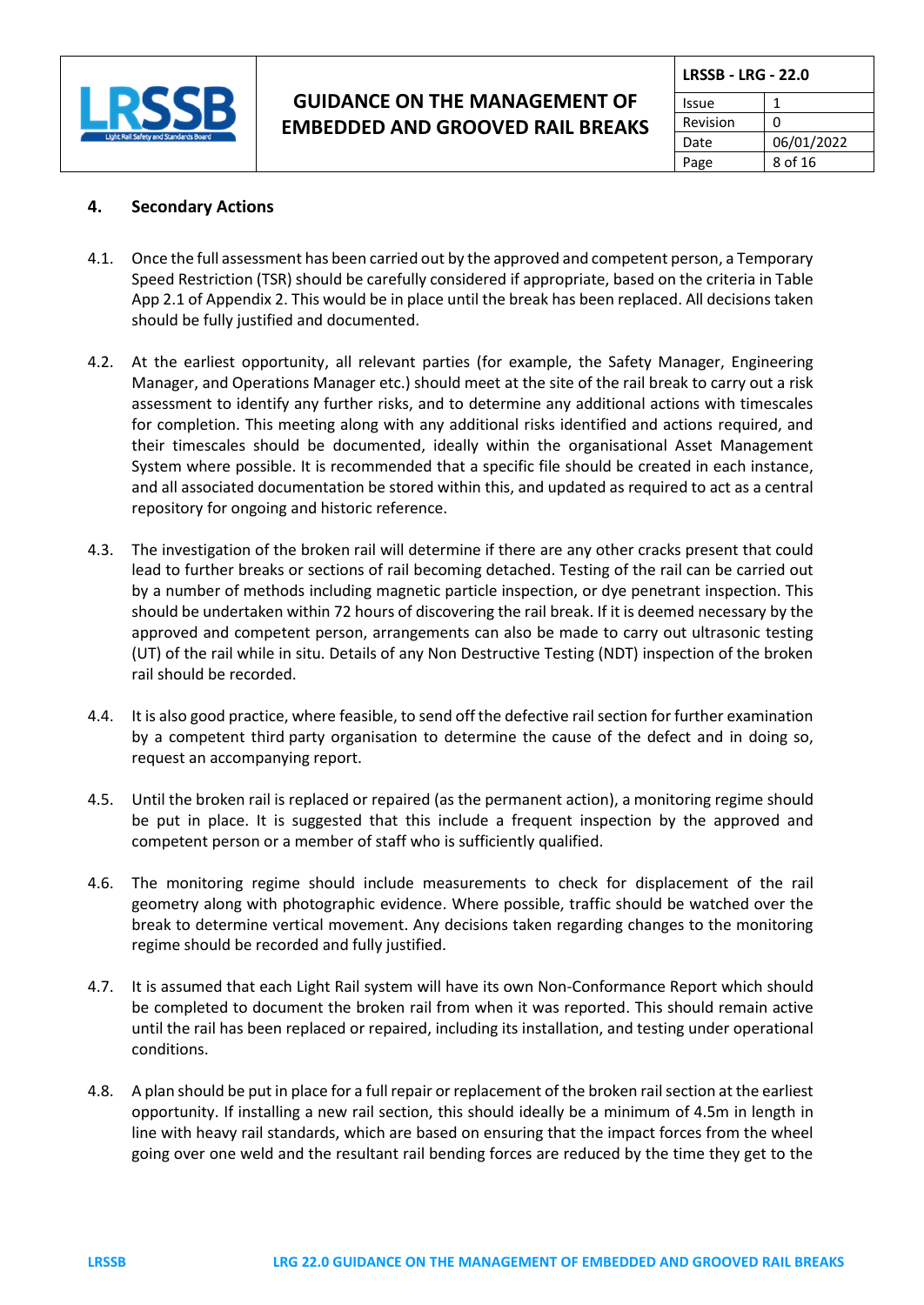

| <b>LRSSB - LRG - 22.0</b> |            |  |
|---------------------------|------------|--|
| Issue                     |            |  |
| Revision                  |            |  |
| Date                      | 06/01/2022 |  |
| Page                      | 9 of 16    |  |

next weld. This is less of an issue for embedded rail. The absolute minimum should be such that one weld's Heat Affected Zone (HAZ) does not coincide with the adjacent HAZ. For safety therefore, the distance between them should be around 1m however, this may need to be greater in order for the weld to be installed.

4.9. Details of the replacement or repair should be documented using the Light Rail system's organisational methods and the Non-Conformance Record updated accordingly.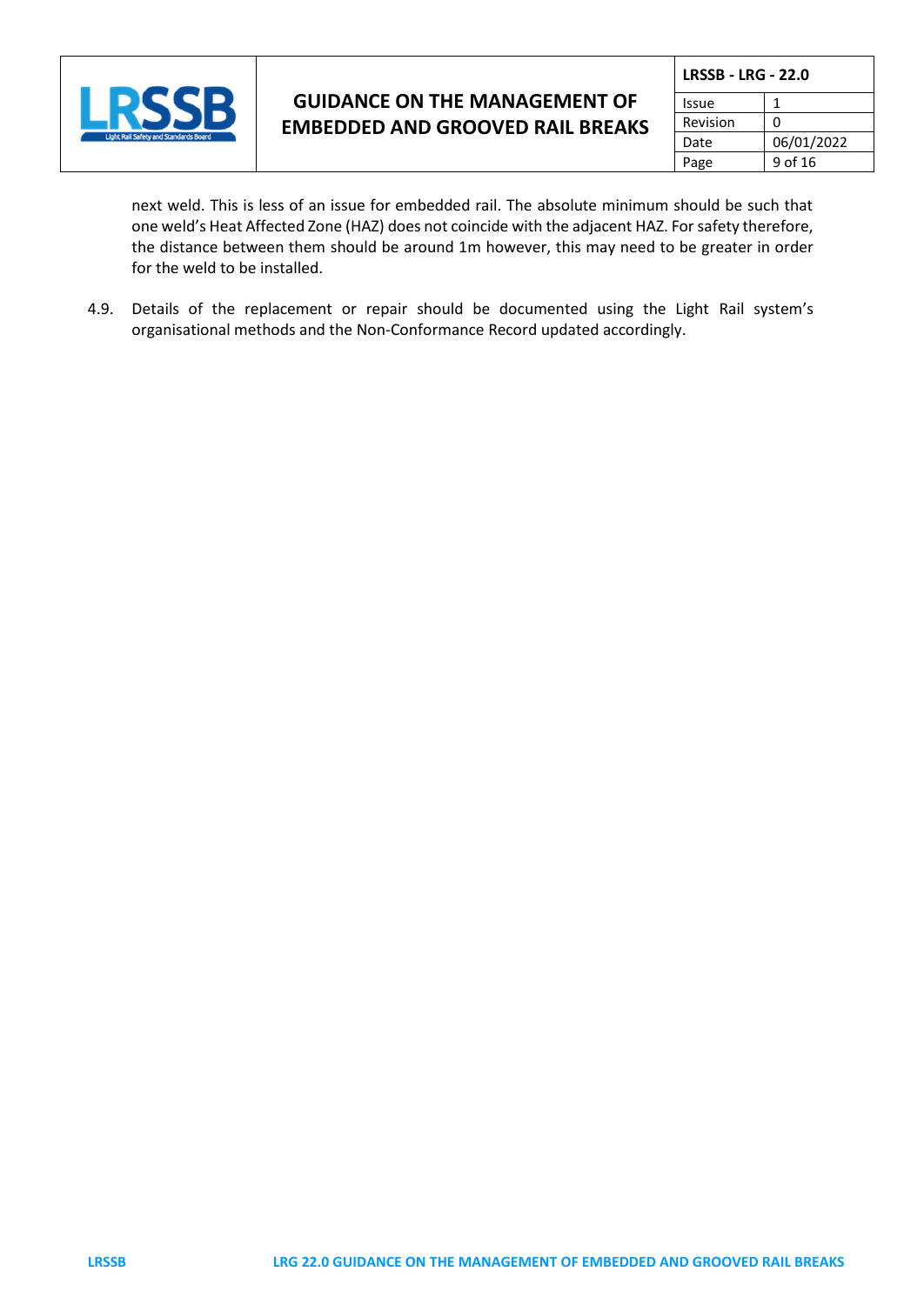

| <b>LRSSB - LRG - 22.0</b> |            |  |  |
|---------------------------|------------|--|--|
| Issue                     |            |  |  |
| Revision                  | n          |  |  |
| Date                      | 06/01/2022 |  |  |
| Page                      | 10 of 16   |  |  |

#### **Appendix 1: Broken Rail Report Form**

**(Mark N/A (not applicable) where the criteria are not applicable)** 

#### **System / Operator:**

#### **Location Details**

| Line / Track Section            | Location (Pole / Chainage) | Rail: Cess / 6'   | Inbound / Outbound |
|---------------------------------|----------------------------|-------------------|--------------------|
|                                 |                            |                   |                    |
| Street / Segregated / Ballasted | Transition / Slab End      | Gradient          | Line Speed         |
|                                 |                            |                   |                    |
| <b>Report Source</b>            | Inspected By               | Date of Discovery |                    |
|                                 |                            |                   |                    |

#### **Rail Characteristics**

| Grooved / Flat Bottom<br>/ S&C | Profile              | Grade                 | Manufacturer                   |
|--------------------------------|----------------------|-----------------------|--------------------------------|
|                                |                      |                       |                                |
| Date of manufacture            | Date of installation | Weld Type             | Gauge Corner Restoration (GCR) |
|                                |                      |                       |                                |
| Date of last grinding          | Weld stamped         | Date last tested (UT) |                                |
|                                |                      |                       |                                |

### **Site Conditions / Details**

| Fastening type | Fastening condition      | Radius                  |  |
|----------------|--------------------------|-------------------------|--|
| Sleeper type   | Sleeper condition        | Corrugation             |  |
| Pad type       | Pad condition            | <b>Existing defects</b> |  |
| Fishplate type | <b>Ballast condition</b> | Slab condition          |  |
| Drainage       | Wet Beds                 |                         |  |
| Polymer type   | Polymer condition        |                         |  |
| Comments       |                          |                         |  |
|                |                          |                         |  |
|                |                          |                         |  |
|                |                          |                         |  |

#### **Broken Rail Details (Pre Removal)**

| Description             |    |                     |               |                                |                    |
|-------------------------|----|---------------------|---------------|--------------------------------|--------------------|
|                         | mm |                     | Yes / No / NA | Vicinity of heat affected area |                    |
| Vertical displacement   |    | Direction of Travel |               | Yes / No                       | Distance from Weld |
| Horizontal displacement |    | Direction of Travel |               |                                |                    |
| Gap between rail ends   |    | Foot corrosion      |               | UT Tested                      |                    |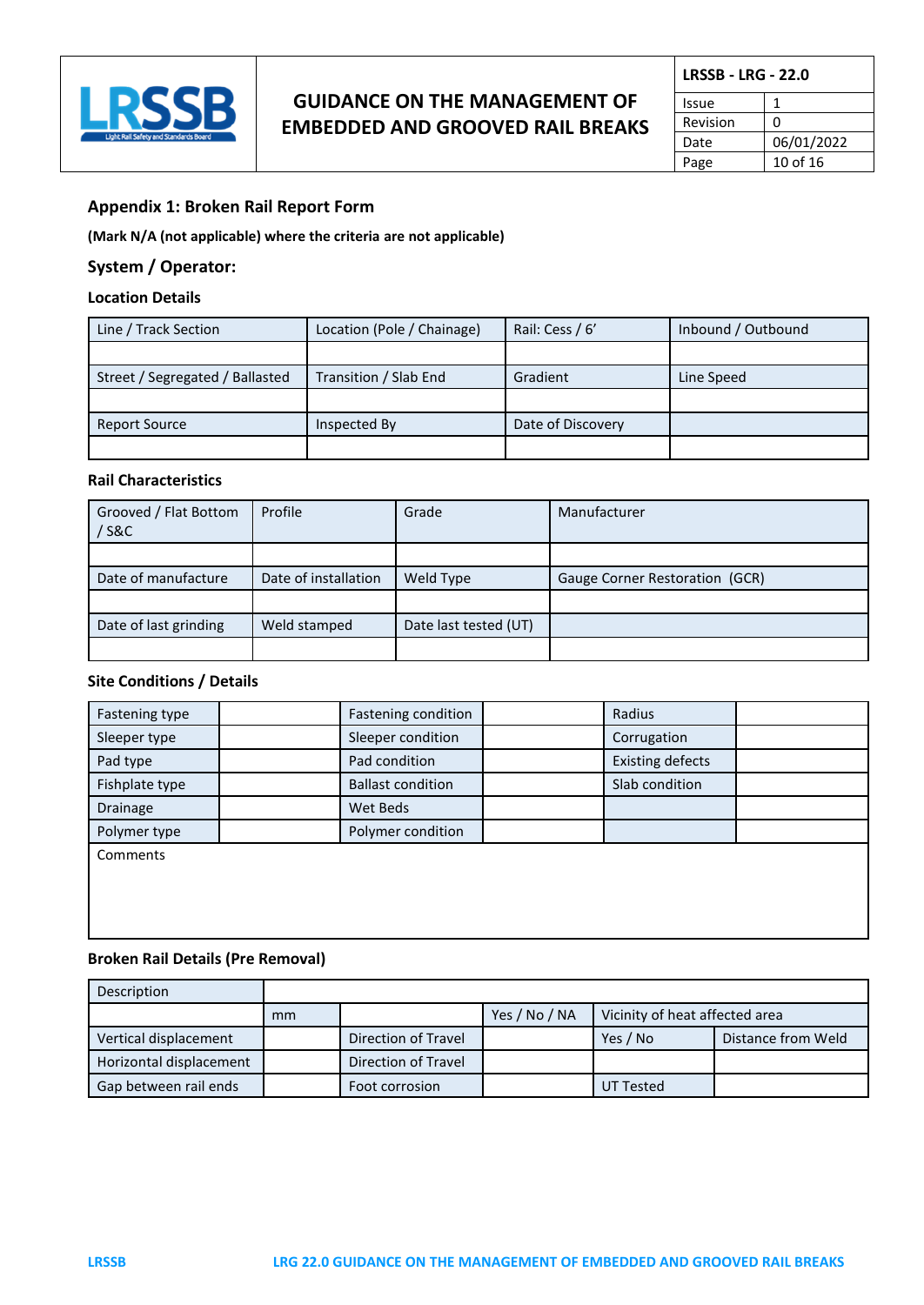

| <b>LRSSB - LRG - 22.0</b> |            |  |  |
|---------------------------|------------|--|--|
| Issue                     | 1          |  |  |
| Revision                  | ŋ          |  |  |
| Date                      | 06/01/2022 |  |  |
| Page                      | 11 of 16   |  |  |

Comments

### **Actions Required**

| Temporary Speed Restriction (TSR) required                                    |  | Authorisation to continue service |  | Authorised by:                           |  |                              |
|-------------------------------------------------------------------------------|--|-----------------------------------|--|------------------------------------------|--|------------------------------|
| Reduced From mph / kph:<br>To mph / kph:                                      |  |                                   |  |                                          |  |                              |
| TSR signs in place                                                            |  | Yes / No                          |  | Date / Time installed                    |  | Operations / Drives informed |
| Reduced From mph / kph:<br>To mph / kph:                                      |  |                                   |  |                                          |  |                              |
| Monitoring regime agreed &<br>Frequency of inspection<br>implemented Yes / No |  |                                   |  | Inspection method<br>(visual / measured) |  | Traffic notice updated       |
|                                                                               |  |                                   |  |                                          |  |                              |

#### **Broken Rail Details (Post Removal)**

| Please supply as much information as possible in relation to the break and environment conditions along with |                             |                 |  |  |  |  |
|--------------------------------------------------------------------------------------------------------------|-----------------------------|-----------------|--|--|--|--|
| photographic evidence and drawing where applicable.                                                          |                             |                 |  |  |  |  |
|                                                                                                              |                             |                 |  |  |  |  |
|                                                                                                              |                             |                 |  |  |  |  |
|                                                                                                              |                             |                 |  |  |  |  |
| Evidence of foot corrosion                                                                                   | Missing / Defective support | Multiple breaks |  |  |  |  |
|                                                                                                              |                             |                 |  |  |  |  |
| Attach Images                                                                                                |                             |                 |  |  |  |  |
|                                                                                                              |                             |                 |  |  |  |  |
|                                                                                                              |                             |                 |  |  |  |  |
|                                                                                                              |                             |                 |  |  |  |  |
|                                                                                                              |                             |                 |  |  |  |  |

#### **Broken Rail Removal**

| Details updated and input digitally | Date Inputted            | Inputted by           |
|-------------------------------------|--------------------------|-----------------------|
|                                     |                          |                       |
| Submitted to UKTram / LRSSB         | Date submitted           | Submitted by          |
|                                     |                          |                       |
| Date of New Rail installed          | Length of rail installed | Installed by          |
|                                     |                          |                       |
| Welds Inspected / Stamped           | Work approved by         | Broken Rail recovered |
|                                     |                          |                       |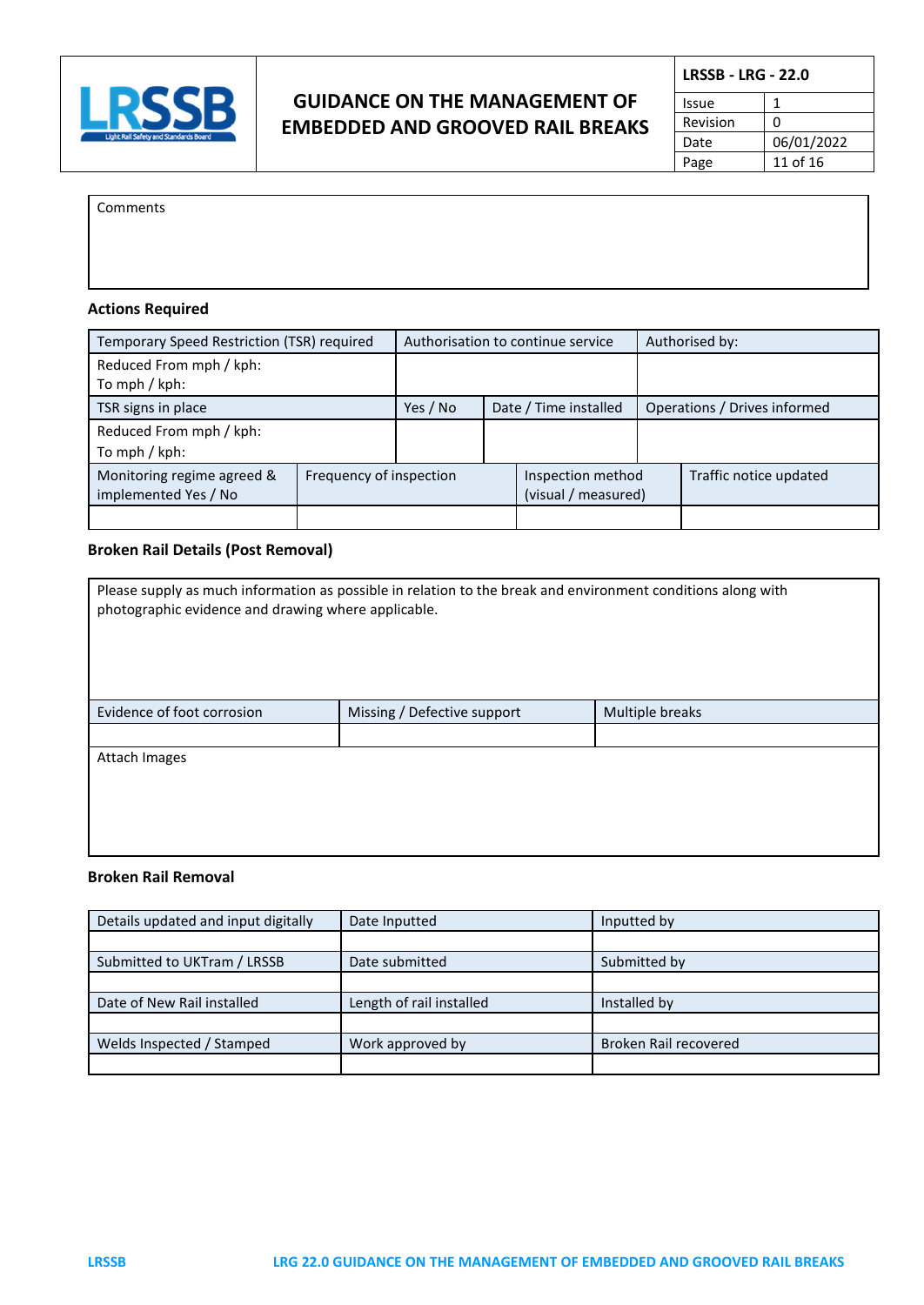

|          | <b>LRSSB - LRG - 22.0</b> |  |  |
|----------|---------------------------|--|--|
| Issue    | 1                         |  |  |
| Revision | 0                         |  |  |
| Date     | 06/01/2022                |  |  |
| Page     | 12 of 16                  |  |  |

### **Appendix 2: Technical Guidance**

1) The following provides technical guidance and information on breakages to embedded rail, including additional mitigating measures that could be undertaken on the discovery of a broken rail.

### **Broken Rail / Polymer**

#### *Rail*

2) A grooved rail embedded in polymer could be completely broken through from top to bottom either vertically or inclined as shown in Figure App 2.1 below.

Figure App 2.1 Complete Rail Break



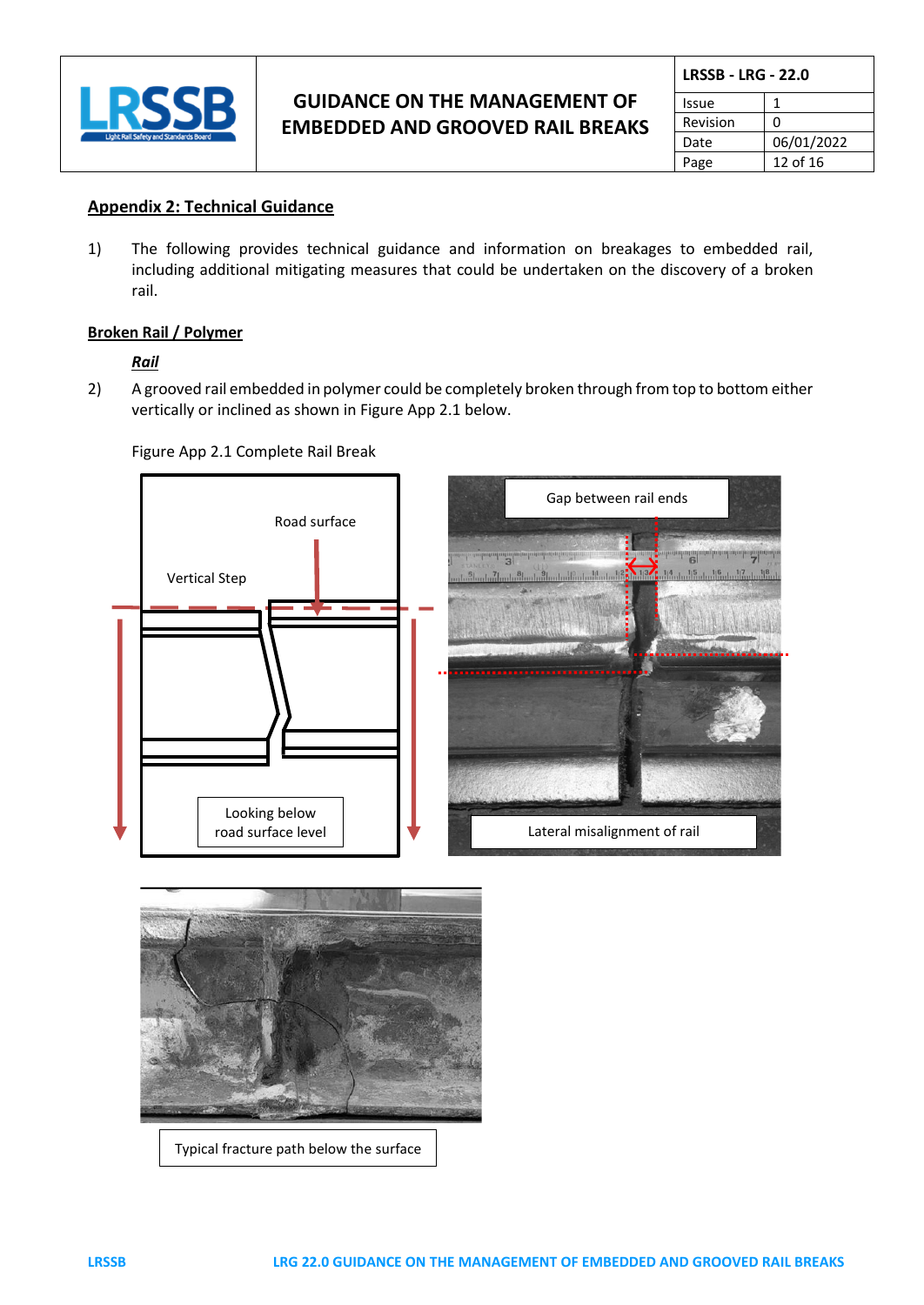

| <b>LRSSB - LRG - 22.0</b> |            |  |
|---------------------------|------------|--|
| Issue                     |            |  |
| Revision                  | n          |  |
| Date                      | 06/01/2022 |  |
| Page                      | 13 of 16   |  |

- 3) The assessment of the broken rail should include the condition of the supporting polymer, the gap between rail ends (measured at the head), vertical step, and lateral and misalignment of the gauge corner.
- 4) As it is likely that the rail will void under load, any measurements undertaken should be carried out when it is static, and any changes made recorded. As the rail in these locations are likely to be shared with other road users, all site safety precautions must be in place prior to any inspections taking place.
- 5) Table App 2.1 below provides a reference guide based on rail break characteristics and can be used to determine the actions to be taken based on the combination of the notes provided below the table. However, each Light Rail system should determine what is an appropriate set of actions in each instance, to review and determine on a case by case basis.

| <b>Condition</b>                                          | <b>Gap Between Rail</b><br><b>Ends</b> | $< 0.5m$ from<br>Joint or<br><b>Another Defect</b> | $\geq$ 0.5m to <<br>2m from Joint<br>or Defect | < 2m from Weld                         | $\geq$ 2m from<br>Weld, Joint or<br><b>Defect</b> |
|-----------------------------------------------------------|----------------------------------------|----------------------------------------------------|------------------------------------------------|----------------------------------------|---------------------------------------------------|
| Good Polymer<br>and Lateral<br>Misalignment<br>$\leq$ 5mm | $\leq$ 25mm                            | 10 mph / 16kph<br>Note 1                           | <b>Line Speed</b><br>Note 2                    | <b>Line Speed</b><br>Note 3            | <b>Line Speed</b><br>Note 3                       |
|                                                           | $>$ 25mm and<br>$\leq$ 50mm            | <b>Stop Traffic</b>                                | 5 mph / 8kph<br>Note 2                         | 10 mph / 16kph<br>Note 2               | 10 mph / 16kph<br>Note 2                          |
|                                                           | $>50$ mm                               | <b>Stop Traffic</b>                                | <b>Stop Traffic</b>                            | <b>Stop Traffic</b>                    | <b>Stop Traffic</b>                               |
| Poor Polymer                                              | $\leq$ 25mm                            | <b>Stop Traffic</b>                                | <u>5 mph / 8kph</u><br>Notes $1 + B$           | <u>10 mph / 16kph</u><br>Notes $1 + B$ | <u>10 mph / 16kph</u><br>Notes $1 + B$            |
| and Lateral<br>Misalignment<br>$\leq$ 5mm                 | $>$ 25mm and<br>$\leq$ 50mm            | <b>Stop Traffic</b>                                | <b>Stop Traffic</b>                            | <u>5 mph / 8kph</u><br>Notes $1 + B$   | <u>5 mph / 8kph</u><br>Notes $1 + B$              |
|                                                           | $>50$ mm                               | <b>Stop Traffic</b>                                | <b>Stop Traffic</b>                            | <b>Stop Traffic</b>                    | <b>Stop Traffic</b>                               |
| Lateral<br>Misalignment<br>> 5mm (Note A)                 | All                                    | <b>Stop Traffic</b>                                | <b>Stop Traffic</b>                            | <b>Stop Traffic</b>                    | <b>Stop Traffic</b>                               |

#### Table App 2.1: Rail Break Conditions and Actions

Notes

- 1. *Inspection to be carried out daily*
- 2. *Inspection to be carried out every 2 days*
- 3. *Inspection to be carried out weekly*
- A. Alignment can be improved by grinding for a short distance to remove any sharp steps. The track can then be reopened to tram and motor vehicle traffic at 5mph / 8kph. Supporting polymer needs improvement (in terms of reinstating the polymer or additionally supporting the rail) within 72 hours.
- B. Supporting polymer needs improvement (in terms of reinstating the polymer or additionally supporting the rail) within 72 hours.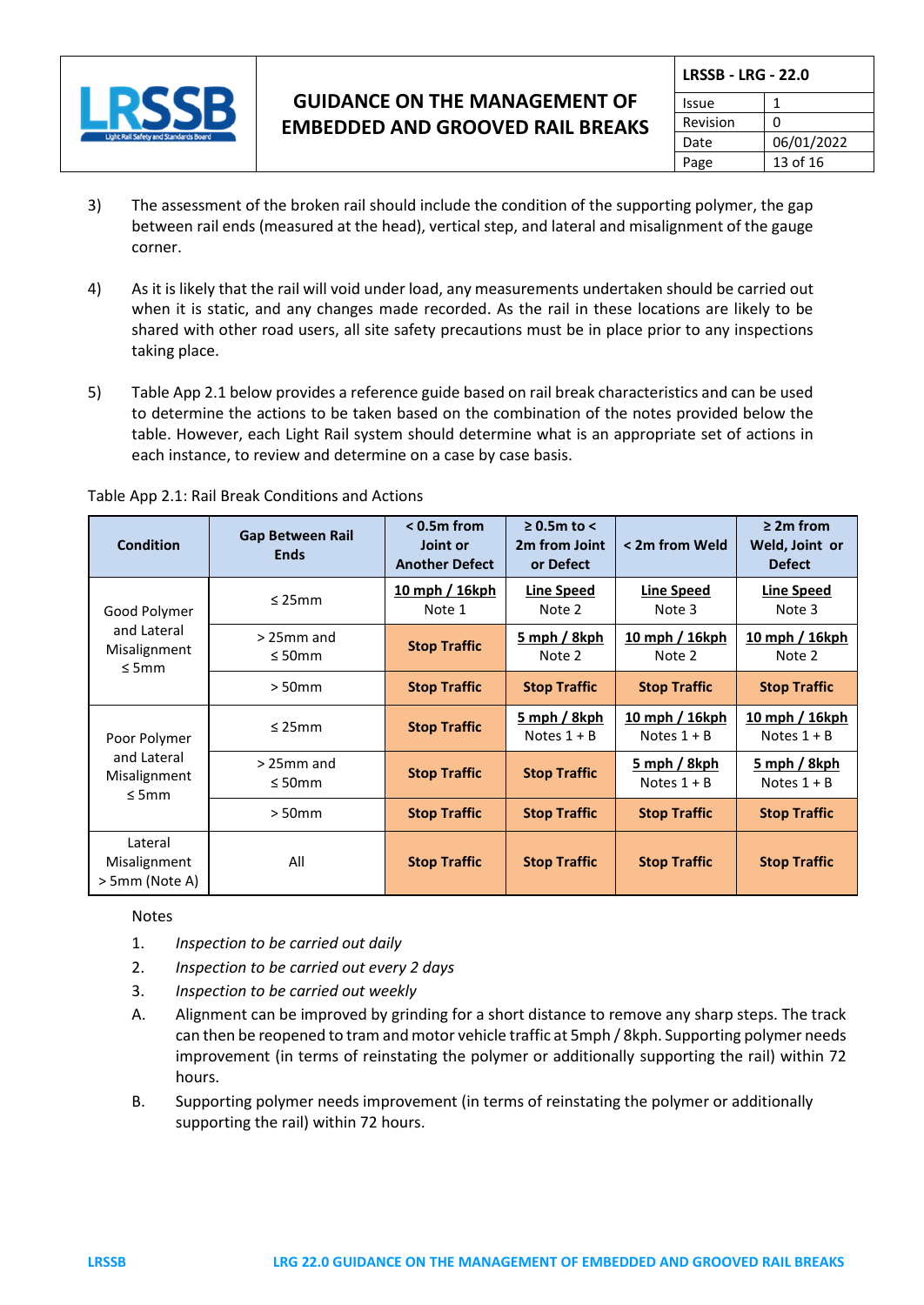

| <b>LRSSB - LRG - 22.0</b> |            |  |
|---------------------------|------------|--|
| Issue                     |            |  |
| Revision                  | 0          |  |
| Date                      | 06/01/2022 |  |
| Page                      | 14 of 16   |  |

### *Polymer*

- 5) In some cases, the polymer may be the issue instead of or as well as the rail itself. Poor polymer criteria can include any of the following (not exclusively):
	- Detachment of polymer from rail or concrete;
	- Missing polymer;
	- Significant movement of the rail when trams pass over; and / or
	- Evidence of pumping of water or mud around the polymer and rail end.
- 6) Actions to be carried out include the removal of the existing polymer and pouring of new polymer or supporting material. Additional support can be provided by fishplates being affixed to the web of the rail by welding or by shims prior to the new polymer being poured. However, this will depend on the construction of the track.
- 7) Where the polymer is poor and there is significant movement of the rail as trams pass over it, then the support of the rail needs to be improved. Once the support of the rail has been improved, the speed limit and inspection regime can be reviewed based on the criteria in Table App 2.1 above.

#### **Part of Rail Broken Away**

8) This is where any part of the rail is broken away presenting a gap to the running of the wheel including at a rail joint, as illustrated below in Figure App 2.2. A double fracture path can result in a section of the head dislodging.

Figure App 2.2: Partial Rail Break